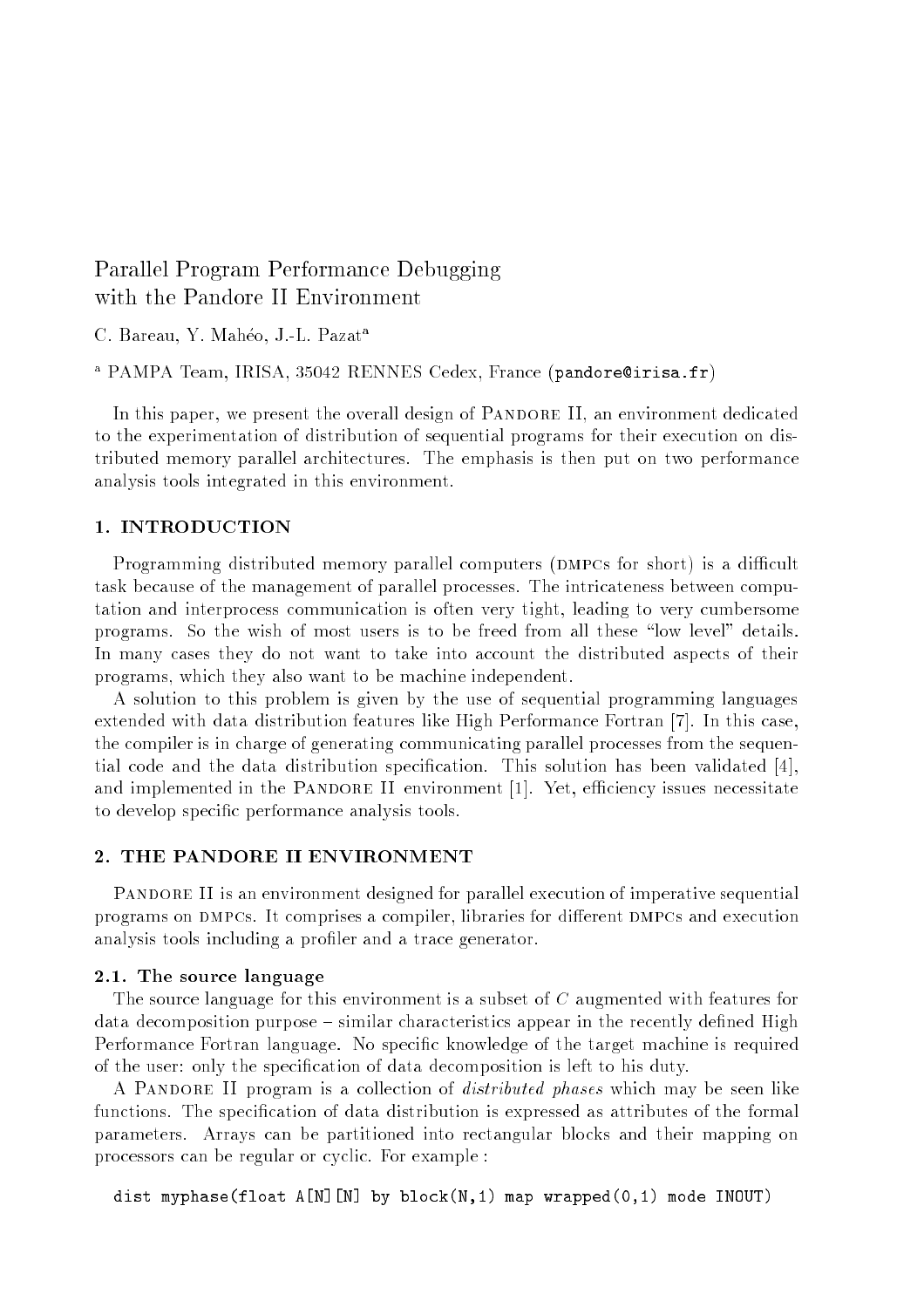specifies that the array A is to be partitioned into columns mapped cyclically onto the processors. The INOUT mode specifies that A is to be read at the beginning of the phase and written back at the end. Figure 1 shows an example of a PANDORE II program.

```
#define N 128
#define P 4
float A[N][N], float V[N];
dist myphase(float A[N][N] by block(N/P,N) map regular(0,1) mode INOUT,
                   float V[N] by block(N/P) map regular(0) mode INOUT)
\{ int i,j;
   for (i=0; i < N; i++) /* *for (j=0; j<N; j++) <br> \begin{array}{ll}\n\begin{array}{ll}\n\text{for (j=0; j<N; j++)} \\
\text{V} \text{if} & = \text{f}(V \text{if} | \text{A} \text{f} \text{if} \text{if}) \\
\end{array}\n\end{array} /* Instrumentation zone 1 */
           V[i] = f(V[i], A[i][j]), \qquad \qquad \frac{*}{*} \qquad \qquad \frac{*}{*}for (i=0; i< N; i++)for (i=1; i<N-1; i++) <br>A \left| \begin{array}{cc} f & \text{for } (i=1; i\leq N-1; i++) \\ A & \text{for } (i=1; i\leq N-1) \end{array} \right| /* Instrumentation zone 2 */
           A[i][j] = g(A[i+1][j], A[i-1][j]),}
main()
{ myphase(A,V); }
```
Figure 1. Example of PANDORE II source program

# 2.2. The compiler

The PANDORE II compiler generates parallel processes according to the data decomposition specified by the programmer. The compilation scheme is based on the locality of writes, on the host/node and the SPMD model. The host process executes the code of the main() part of the program, whereas node processes execute the SPMD code produced by the compiler from the distributed phases. A node process is in charge of its local variables: it updates their values and sends them to other processes when needed, according to the original sequential program. For example the assignment  $A[i] = B[i+1] + C[i]$  is translated into:

```
\verb|refresh({\{tmp1,tmp2\}, \{B[i+1], C[i]\}, owner(A[i]))|exec(owner(A[i]), tmp1+tmp2)free({\{tmp1,tmp2\}})
```
When executing the refresh macro, owners of  $B[i + 1]$  and  $C[i]$  send their values to the owner of  $A[i]$ . This process receives the values into buffers  $tmp1$  and  $tmp2$ . The exec macro is a guarded command that insures that only the owner of  $A[i]$  executes the statement  $A[i] = tmp1+tmp2$ . If the assigned variable is replicated on all the processors (as scalars for example), distant values are broadcasted through the network.

This basic translation scheme is not very efficient but optimization techniques based on the same model exist, for example [2] carries out a static domain analysis of loops to generate efficient code.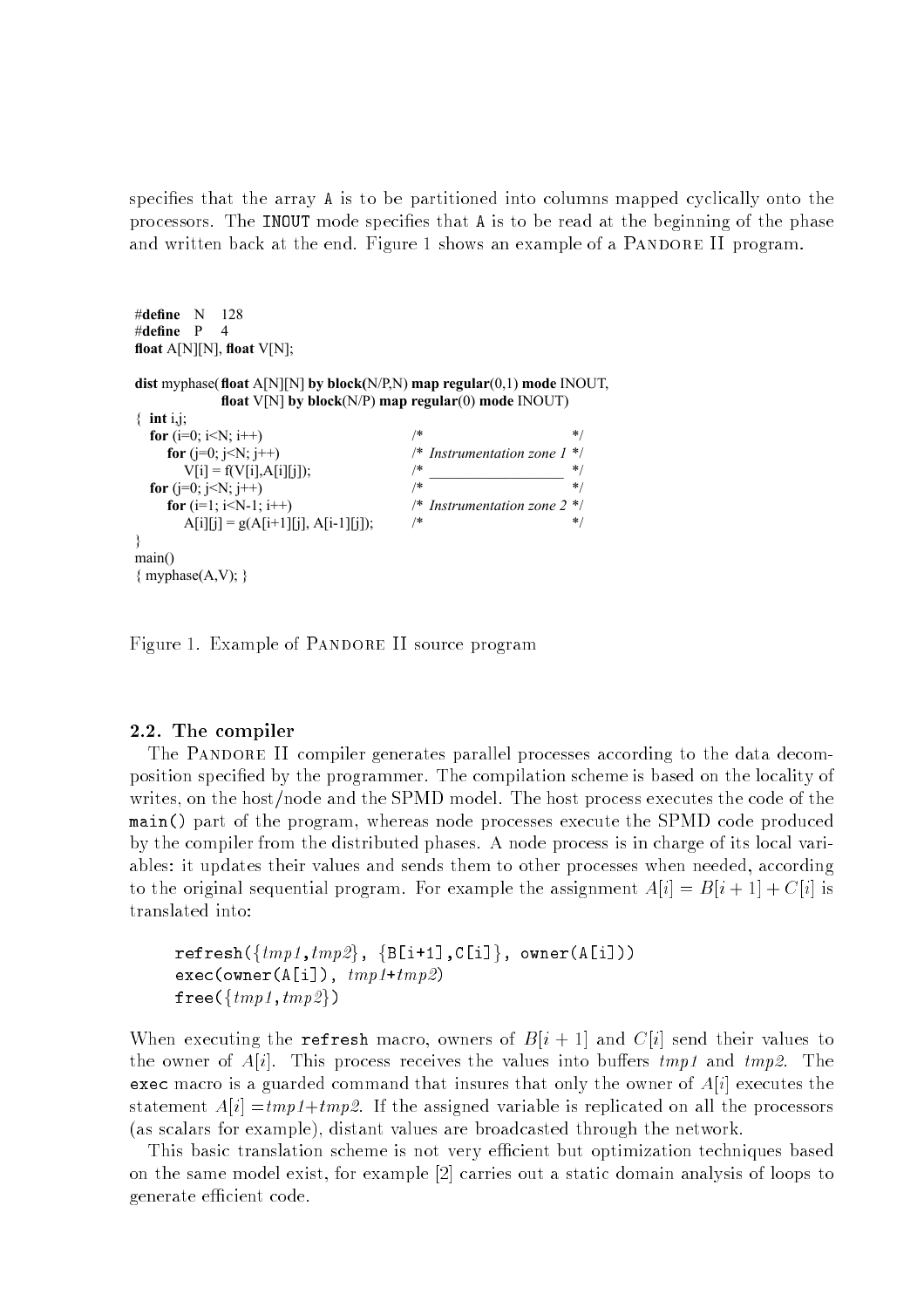# 2.3. The runtime library

The runtime permits the execution of object code on different DMPCs. Its goal is to implement memory and process management, communication of data elements between processes, distributed data management and ecient index translation. It relies on machine dependent libraries and is implemented using macro denitions.

The machine model is a fully connected network of processing elements, communicating through reliable FIFO channels. Sends are non-blocking, whereas receives are blocking. The design and the implementation of this library increase the system portability and facilitates the instrumentation of the code.

# 2.4. Need for performance debugging

The performances of the code generated by the PANDORE II system are dependent on the appropriateness of the chosen data distribution to the algorithm but also on strategies directing the compiler and the runtime implementation. It appears that evaluating the influence of these parameters is necessary in order to guide the system designers and to provide the user with tools helping him to distribute his data. A dynamic evaluation  $-$  as opposed to a static estimation [3, 6]  $-$  offers the advantage of being applicable to every type of program and yields precise results.

Two techniques are used for performance measurement in the PANDORE II environment: tracing and profiling. These two techniques differ in their aim and in their implementation. Tracing permits the recording of events to which are assigned at least a type and a timestamp. With this method, the parallel activity can be recorded in order to rebuild the program behavior; we present here an extension of usual tracing for extracting information on all the potential behaviors of the program. The counterpart of this method is profiling, whose aim is to gather enough statistics for execution analysis. A number of counters related to events are updated during program execution. In PANDORE II, an enhancement of mere profiling is used: in addition to their occurrences, the durations of events may also be cumulated [9].

# 3. TRACE GENERATION AND ANALYSIS

#### 3.1. Principle of the Pandore II trace analyzer

The principle of performance analysis by trace generation is to study the causal structure of the program that takes into account the load balancing induced by the chosen data distribution and the compilation scheme. Indeed, from an intuitive point of view, "a distributed program is very parallel when, most of the time, most processors can actually perform an action, i.e. are not blocked waiting for a message". Now these blockings, due to the asynchronism of the communications, happen when an event is causally dependent on an event on a different processor; thus, a tool that makes these dependences between processors clearly visible gives an estimation of their importance in terms of efficiency. Moreover, by focusing on events rather than on relations between them, one may get an estimation of the load balance of the program.

Our tool permits to visualize whether an action creates a bottleneck or can be performed in parallel with many other actions on other processors. For this purpose, we build the lattice of all the possible behaviors of the program: it is a graph in which each vertex represents an instant of the execution and the outgoing edges are the actions that may be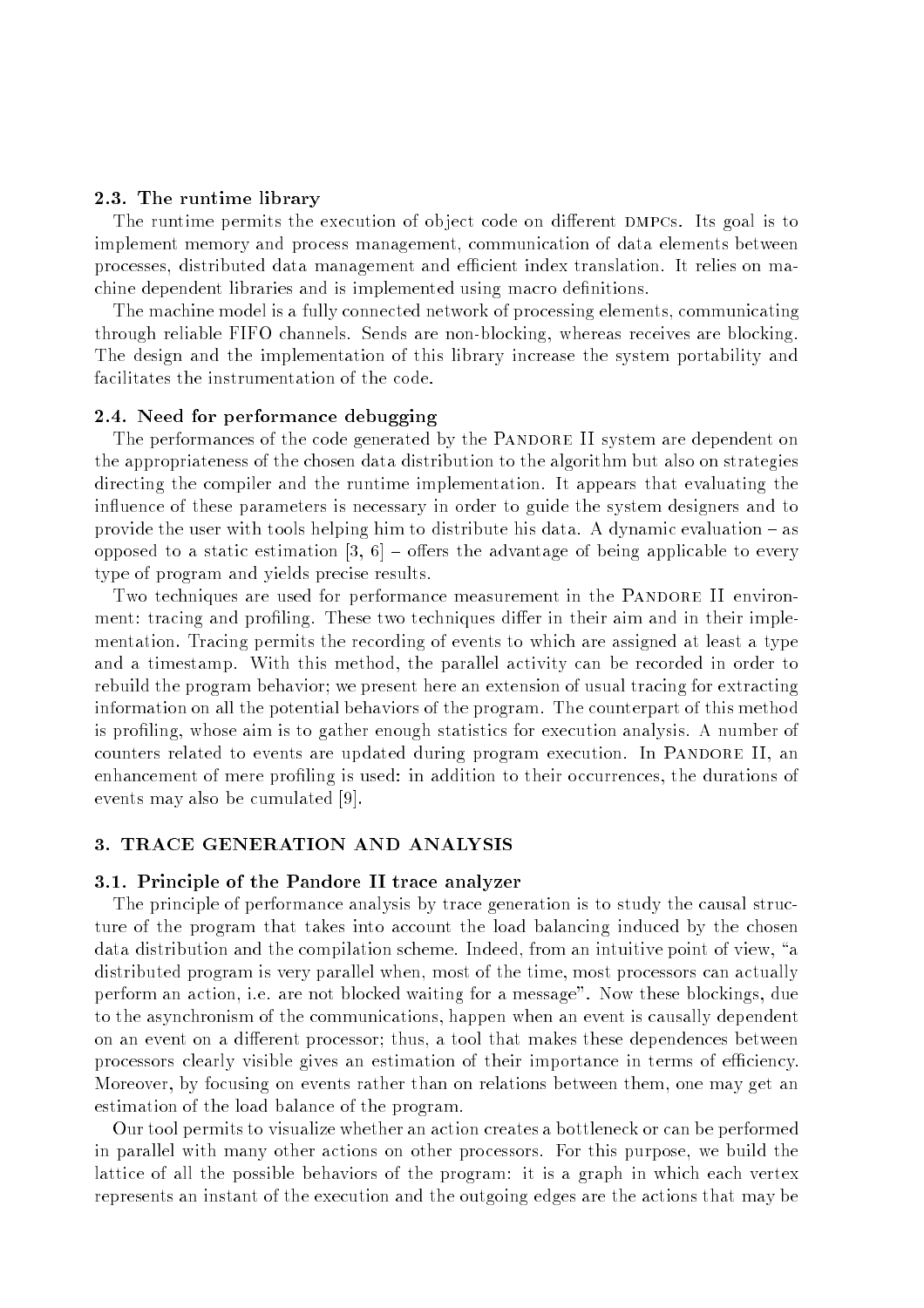performed at this instant by the unblocked processors. Hence each path from the initial vertex to the final one corresponds to one of the interleaving of the actions of the program.

For instance, from the following program, where  $x[i]$  and  $y[i]$  are placed on processor P1 and z[i] on processor P2,

| Source code              | execution on P1:           |     | on $P2$ :           |     |
|--------------------------|----------------------------|-----|---------------------|-----|
| $z[i] := y[j]+1;$        | send(y[j], P2);            | (a) | receive(y[j], P1);  | (e) |
| $x[i] := 5$ ;            | $x[i] := 5:$               | (b) | $z[i]$ :=y[j]+1;    | (f) |
| $y[j] := x[i] + 3*z[i];$ | receive(z[i], P2);         | (c) | send(z[i], P1);     | (g) |
| $z[i] := z[i] - 3;$      | $y[j] := x[i] + 3 * z[i];$ | (d) | $z[i] := z[i] - 3;$ | (h) |

we get, giving a direction to each processor, the lattice of executions of figure  $2(a)$ .



Figure 2. Lattices of executions

The main drawback of the lattice of executions is its size. Furthermore, events are not all interesting: for instance when an assignment always follows a reception, one of these two events could be abstracted without loss of precision. The user may also want to analyze only parts of its program. In that respect, we allow him to include his own observation points either in the Pandore II source program or in the generated code. In the previous example, if we choose to observe only assignments, we obtain the new lattice shown in figure  $2(b)$ .

# 3.2. Construction

The construction of the lattice of executions is based on results of order theory, using the fact that a distributed execution can be seen as a partial order. An algorithm [10] that computes vector timestamps coding this order has been implemented in ECHIDNA [8], a programming environment for execution of Estelle specications on dmpcs, networks of workstations, or by simulation on monoprocessors . In order to use this tool, an Estelle-

<sup>-</sup>Estelle is an ISO language for protocol specification.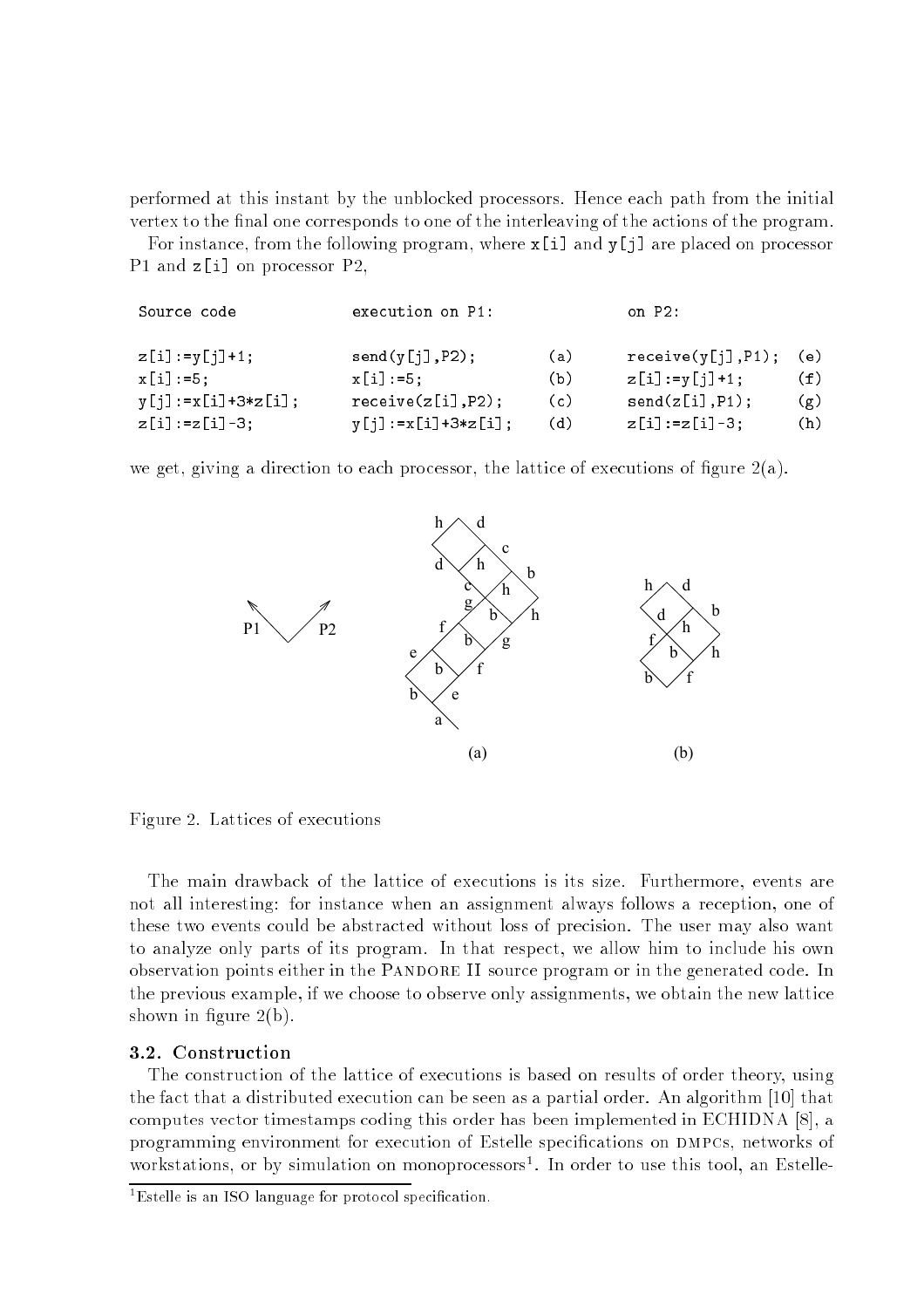code generator has been added as new back-end to the PANDORE II environment. The execution times of the Estelle code are of course very different from those obtained with the C code, but the notion of intrusion is here irrelevant for we focus on the very structure of the algorithm, on the causal dependences between events that ensue only from the source, not from the low-level mechanisms.

The lattice of executions is actually the lattice of the ideals of an execution seen as a partial order, therefore it can be created from only one execution. We use an algorithm described in [5]; this algorithm is online: during an execution, the observed events generate traces with timestamps coding the partial order, and the lattice is incrementally constructed from these traces.

#### (a) • • • • • • • • • å • • e<br>B • • • • • • • • • • • • • • • • • • • • • • • • • • • • • • • • • • • • • • • • • • • • • • • • • • • • • • • • • • • • • • • • • • • • • • • • • • • • • • • å • e<br>S • • • • • • • • • • • • • • • • • • • • • • • • • • • • • • • • • • • • • • • • • • • • • • • • • • • • • • • • •  $\lambda$ • • • • • • • • • • • • • • • • • • • • • ě • e<br>B • • • • • • • • • • • • • • • • • • • • • • • • • • • • • • • • • • • • • • • • • • • • • • • • • • • • • • • • • • • • • • • • • • • • • • • • • • • • • • • • • • • • • • • • • • • • • • • • • • • • • • • • • • (b) • • • • • • • • • • • • • • • • • • • • • • • • • • • • • • • • • • • • • • • • • • • • • • • • • • • • • • • •• • • • • • • • • • • • • • • • • • • • • • • • • • • • • • • • • • • • • • • • • • • • • • • • • • • • • • • • • • • • • • • • • • • • • • • • • • • • • • • • • • • • • • • • • • • • • • • • • • • • • • • • • (c) • • • • • • • • • • • • • • • • • • • • • • • • • • • • • • • • • • • Å Å • • • • Å • • • •• •• • • • • • • • • • • • • • • • • • • • • • • • • • • • • • • • • • • • • • • • • • • • • • • • • • • • • • • • • • • • • • • • • • • • • • • • • • • • • • • • • • • • • • • • • • • • • • • • •

## 3.3. Applications

Figure 3. Matrix product lattices of executions

With our tool, the user is given an intuitive look over the performance of his distributed program. The lattice of executions highlights the bottlenecks as well as the \fully parallel" parts of the program, therefore it is possible to have an overall estimation of the performance, and thus to compare several data distributions. Furthermore, when a bottleneck appears in the lattice, the user immediately knows which events are causing it, and so which part of the program should be reconsidered.

As an example, we show in figure 3 the lattices corresponding to a matrix product on four processors with three different distributions. The observed events are the assignments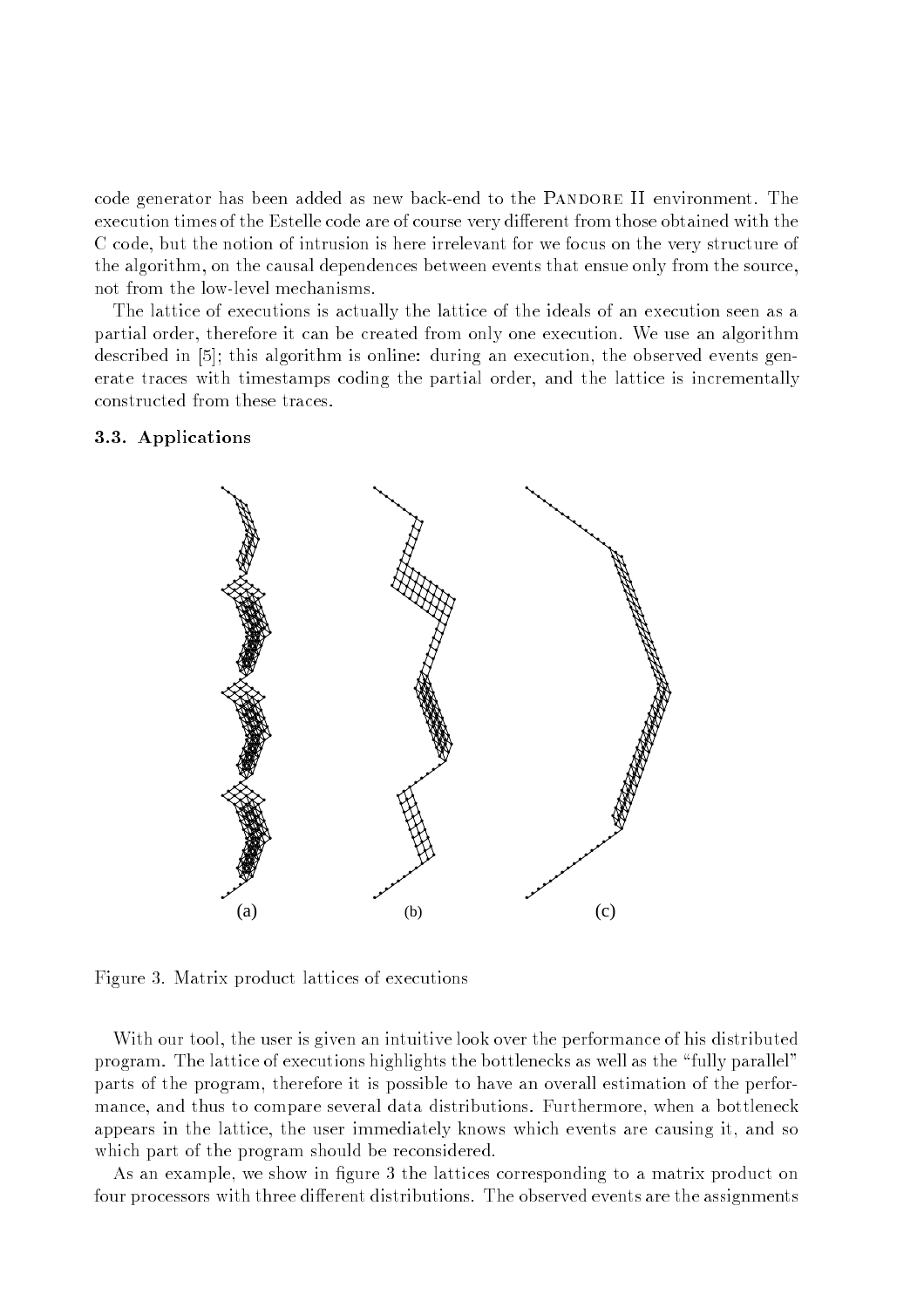of the program. It can be seen that in the distribution  $(c)$  there are many points with only one or two outgoing edges: parallelism is here very weak, especially at the beginning and at the end of the execution when only one processor achieves assignments, the others performing only communication actions. On the contrary, in (a), most points correspond to instants when three or four processors are "ready to work", leading to a greater amount of potential parallelism. This approach may seem unrealistic if we consider lattices with many processors; however we observe that such lattices present the same overall shape (for example the juxtaposition of the same pattern in distribution (a)), so the observations made with few processors are pertinent.

# 4. THE PANDORE II PROFILER

#### 4.1. Instrumentation

The PANDORE II profiler allows the user to collect a number of quantitative measures on his program's execution with minimal intervention. The use of profiling restrains the amount of storage needed; the number of counters to be updated is of the order of the number of variables declared in the source program. This profiler has been implemented on a 32-node iPSC/2 but is easily portable. Sensors are inserted in modied versions of some runtime macros, thus the compiler generates a similar code whether an instrumentation is demanded or not. Lapses of time are measured with a software microsecond clock.

As most information for updating counters is available at compile time, the level of intrusion remains low (limited to a few percent execution overhead). Measurements are performed on each node and counters are brought back to the host at the end of the execution and then written down into a file that can be exploited by appropriate tools. The host code is not instrumented due to the lack of precision of time measurement on a time-shared multi-user system.

The links between the source and the evaluation results are established two different ways: first the user bounds fragments of the distributed phases he wants to be evaluated by defining some *instrumentation zones*, typically loop nests. Moreover, output figures are associated to ob jects of the source program such as arrays, scalars, conditional statements or loops.

#### 4.2. Results

Besides execution times and the load balance, the main results produced by a profiled execution are related to communications and synchronizations. They may be classied in two categories: measures specific to distributed phases (communication with host at the beginning and at the end of each phase, phase triggering) and measures concerning assignments within instrumentation zones.

These statistics give information about the efficiency of the runtime implementation especially for message passing. Moreover, with the last class of results, data distribution for a given algorithm can be evaluated. An assignment of a distributed array element in which another distributed array reference appears in the right hand side may generate a message from the owner of the right hand side to the owner of the left hand side. The aim of the measurement is to globally build a directed graph where vertices are array partitions and arcs describe the traffic between partitions. Arcs are valued by the number of messages, the transferred volume or the waiting time on reception. For example, the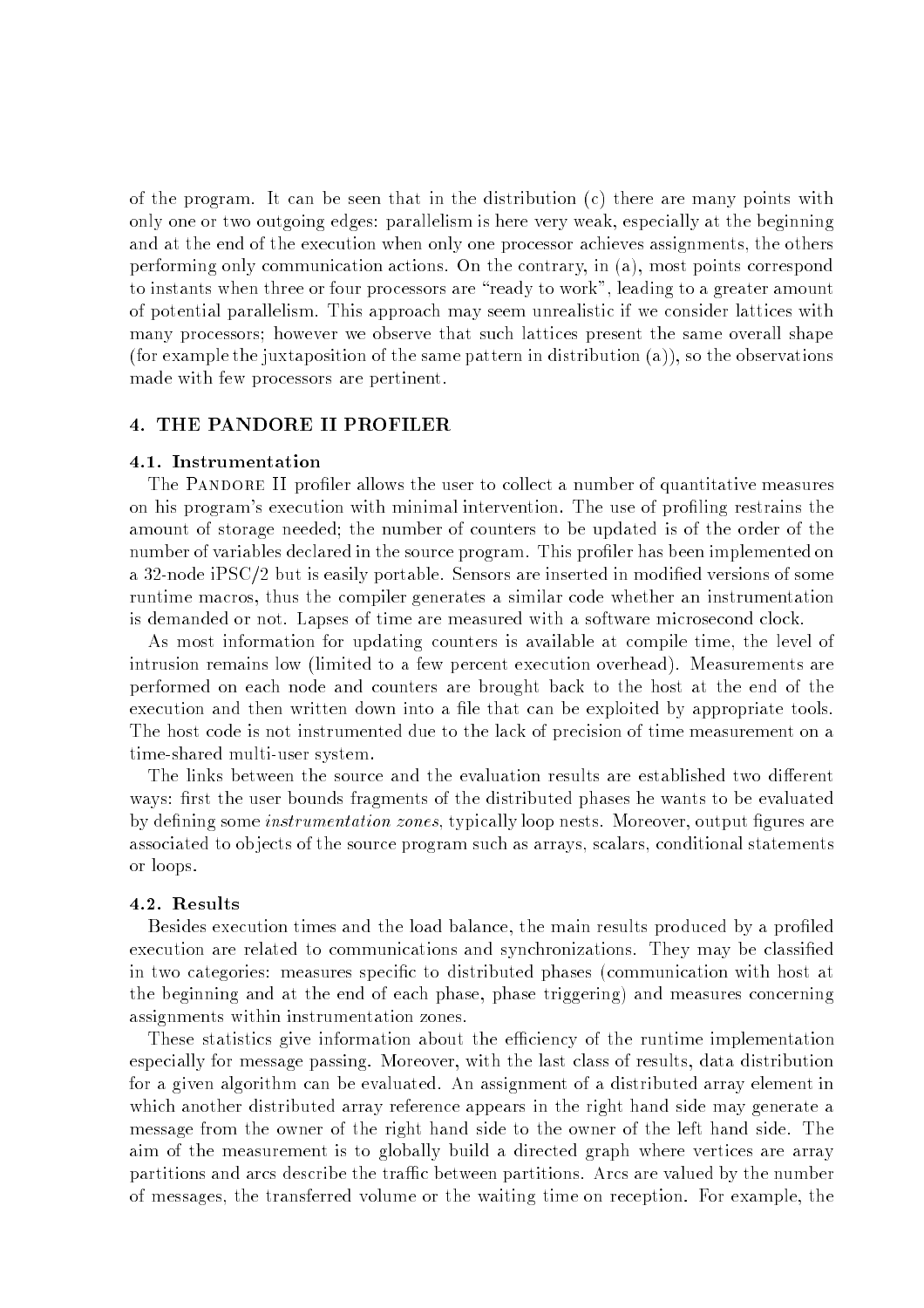assignment  $A[3, 5] = B[4]$  will increase the value of the arc  $(B1 \rightarrow A2)$  if element  $A[3, 5]$ is on processor 2 and B[4] on processor 1.

In a similar way, an assignment of a replicated variable in which a distributed array reference appears in the right hand side will generate a broadcast message from the owner of the array element. For the entire execution, broadcasting is described (number of messages, transferred volume, waiting time on reception) for each pair  $(var, part)$ , where the partition part represents the source and var the assigned replicated variable. For example, the assignment  $x = A[3, 5]$  will increase the value of the counters related to the pair  $(x, A1)$  if  $A[3, 5]$  is located on processor 1.

The produced results may be analyzed as such or treated by a specific tool that can give partial and abstracted views (e.g. by selecting or grouping processors or variables).



Figure 4. Communication graphs for 3 distributions

For illustrating the use of the profiler, let us consider the PANDORE II program in figure 1 executed on 4 processors. After examining the first loop nest, vector  $V$  is decomposed into blocks of  $N/P$  elements and matrix A into groups of  $N/P$  rows (distribution a). Another choice would be to first look at the second loop nest. This would lead to the decomposition of A into groups of  $N/P$  columns (distribution b). One could also think to an intermediate solution: decomposition of A into  $(2*N/P, 2*N/P)$  blocks (distribution c). Figure 4 gives the communication graphs for the three distributions. The row-wise distribution seems preferable. This is confirmed by the waiting time graphs which show strong synchronization for the column-wise and block-wise distributions.